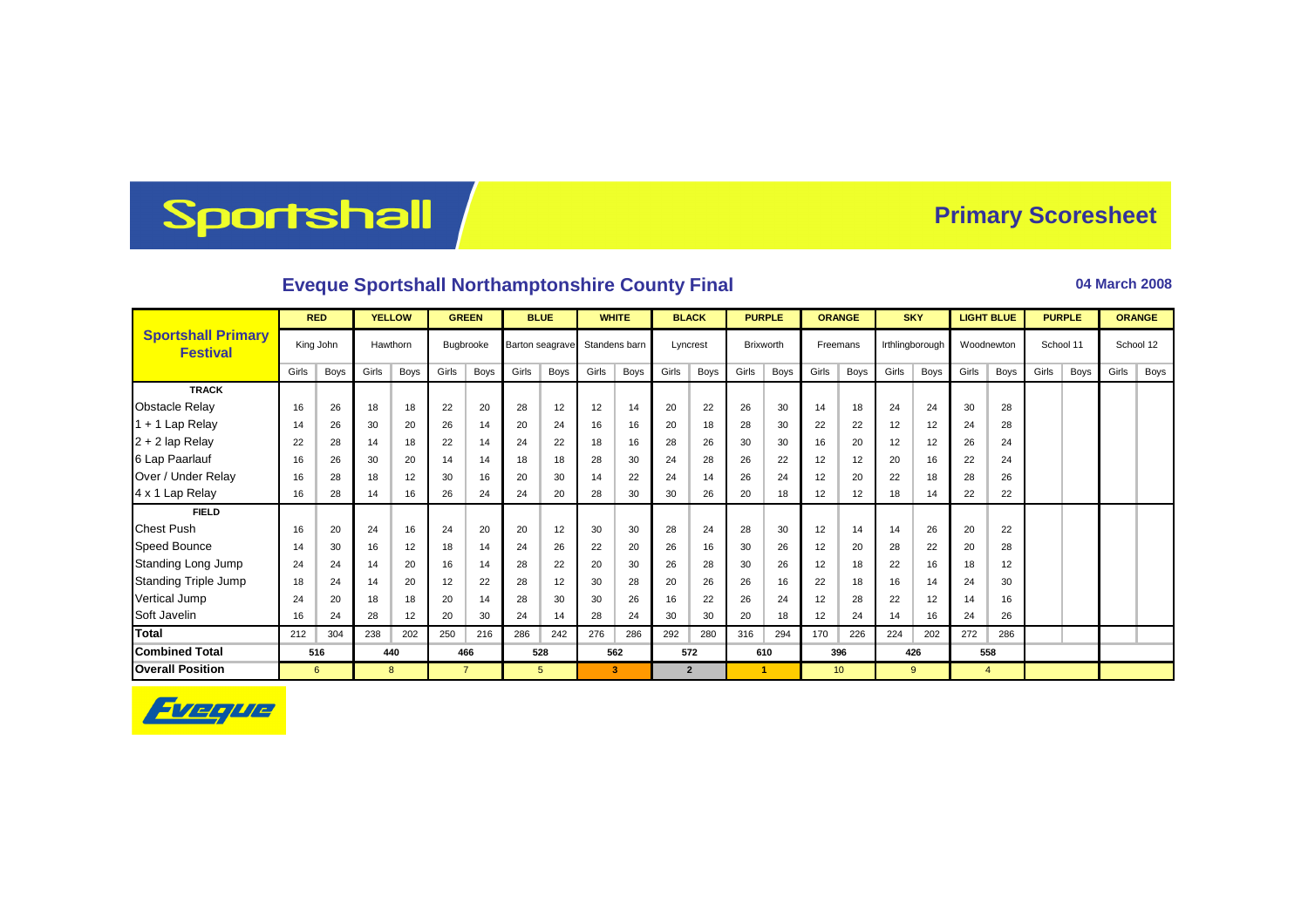| <b>Sportshall</b><br><b>Girls Track Events</b> |                            |                           |                   |                            |                   |                                              |                      |               |                       |                             |                   | <b>Sportshall</b> |                   |                    |                                           | <b>Girls Field Events</b>                                 |                             |                              |                     |                                            |                     |                                     |                        |                              |                      |                                          |                      |                                          |
|------------------------------------------------|----------------------------|---------------------------|-------------------|----------------------------|-------------------|----------------------------------------------|----------------------|---------------|-----------------------|-----------------------------|-------------------|-------------------|-------------------|--------------------|-------------------------------------------|-----------------------------------------------------------|-----------------------------|------------------------------|---------------------|--------------------------------------------|---------------------|-------------------------------------|------------------------|------------------------------|----------------------|------------------------------------------|----------------------|------------------------------------------|
| <b>Girls</b><br><b>Obstacle Relay</b>          |                            |                           | 1+1 Lap Relay     |                            | 2 + 2 Lap Relay   |                                              | 6 Lap Paarlauf       |               | Over / Under<br>Relay |                             | 4x1 Lap Relay     |                   | <b>Girls</b>      |                    | <b>Chest Push</b>                         |                                                           | <b>Speed Bounce</b>         |                              |                     | <b>Standing Long</b><br>Jump               |                     | <b>Standing Triple</b><br>Jump      |                        | <b>Vertical Jump</b>         |                      | <b>Soft Javelin</b>                      |                      |                                          |
| Colour                                         | Team                       | e (in secs) o<br>position | ition / Poir      | ne (in secs) o<br>position | osition / Poin    | sec <sub>S</sub><br>$\frac{5}{2}$<br>e (in s | osition / Points     | ime (in secs) | Position / Poir       | ime (in secs) o<br>position | osition / Poir    | ime (in secs) o   | Position / Points | Colour             | Team                                      |                                                           | Best<br>Performances        | Total Position               | Best<br>Performanc  | Total / Position                           | Best<br>Performand  | Total / Position                    | Best<br>Performances   | Total / Position             | Best<br>Performances | Total / Position<br>Points               | Best<br>Performances | Total / Position<br>Points               |
| RED                                            | King John                  | 141.4                     | 8                 | 30.89                      | 9                 | 59.98                                        | 5                    | 135.4         | 8                     | 134.9                       | 8                 | 61.06             | 8                 | RED                | King John                                 | $\overline{1}$<br>$\overline{\mathbf{2}}$                 | 4.25<br>5                   | 14<br>8                      | 40<br>38            | 119<br>9                                   | 185<br>146          | 465<br>4                            | 4.2<br>4.04            | 13.3<br>$\overline{7}$       | 38<br>38             | 107<br>4                                 | $\overline{7}$<br>10 | 26<br>8                                  |
| <b>ELLOW</b>                                   |                            |                           | 16<br>7           |                            | 14<br>1           |                                              | 22<br>9              |               | 16<br>1               |                             | 16<br>7           |                   | 16<br>9           |                    |                                           | 3<br>$\mathbf{1}$                                         | 4.75<br>6                   | 16<br>15.75                  | 41<br>43            | 14<br>126                                  | 134<br>157          | 24<br>421                           | 5.06<br>4.58           | 18<br>13.04                  | 31<br>34             | 24<br>93                                 | 9<br>12              | 16<br>30                                 |
| $\succ$                                        | Hawthorn                   | 141                       | 18                | 28.52                      | 30                | 64.64                                        | 14                   | 128.6         | 30                    | 130.1                       | 18                | 61.99             | 14                | <b>YELLOW</b>      | Hawthorn                                  | $\overline{2}$<br>3                                       | 4.5<br>5.25                 | 4<br>24                      | 41<br>42            | 8<br>16                                    | 134<br>130          | 9<br>14                             | 4.16<br>4.3            | 9<br>14                      | 31<br>28             | $\overline{\mathbf{r}}$<br>18            | 11<br>$\overline{7}$ | $\bf{2}$<br>28                           |
| <b>GREEN</b>                                   | Bugbrooke                  | 139.6                     | 5                 | 29.3                       | 3                 | 59.98                                        | 5                    | 136.5         | 9                     | 123.9                       | 1                 | 58.74             | 3                 | <b>GREEN</b>       | Bugbrooke                                 | $\overline{1}$<br>$\overline{2}$                          | 4.75<br>$5.5\,$             | 15.75<br>4                   | 41<br>45            | 129<br>7                                   | 144<br>146          | 424<br>8                            | 4.46<br>4.16           | 12.9<br>10                   | 33<br>31             | 95<br>6                                  | 9<br>10              | 27<br>6                                  |
|                                                |                            | 133                       | 22<br>2           | 30.08                      | 26<br>6           | 59.72                                        | 22<br>4              | 133.9         | 14<br>7               | 128.7                       | 30<br>6           |                   | 26<br>4           | <b>BLUE</b>        |                                           | $\overline{\mathbf{3}}$<br>$\mathbf{1}$                   | 5.5<br>5.5                  | 24<br>15.25                  | 43<br>47            | 18<br>137                                  | 134<br>146          | 16<br>480                           | 4.28<br>4.28           | 12<br>13.95                  | 31<br>34             | 20<br>113                                | 8<br>9               | 20<br>29                                 |
| BLUE                                           | Barton<br>seagrave         |                           | 28                |                            | 20                |                                              | 24                   |               | 18                    |                             | 20                | 58.81             | 24                |                    | Barton<br>seagrave                        | $\overline{2}$<br>$\overline{\mathbf{3}}$                 | 5<br>4.75                   | 6<br>20                      | 47<br>43            | 4<br>24                                    | 154<br>180          | $\overline{\mathbf{2}}$<br>28       | 4.8<br>4.87            | $\mathbf{2}$<br>28           | 44<br>35             | $\mathbf{2}$<br>28                       | 13<br>$\overline{7}$ | 4<br>24                                  |
| <b>WHITE</b>                                   | Standens<br>bam            | 147.4                     | 10                | 30.64                      | 8                 | 60.48                                        | 7                    | 130           | 2                     | 135.3                       | 9                 | 58.49             | 2                 | <b>WHITE</b>       | Standens<br>bam                           | $\overline{1}$<br>$\overline{\mathbf{2}}$                 | 5.25<br>6.5<br>7.75         | 19.5<br>$\mathbf{1}$         | 44<br>47            | 135<br>5                                   | 140<br>158          | 437<br>6                            | 4.34<br>4.18           | 13.98<br>$\mathbf{1}$        | 33<br>44             | 114<br>$\mathbf{1}$                      | 12<br>8<br>10        | 30<br>$\bf 2$                            |
|                                                |                            | 140.1                     | 12<br>6           | 30.08                      | 16<br>6           | 58.48                                        | 18<br>$\mathbf{2}$   | 131.4         | 28<br>4               | 128.4                       | 14<br>4           | 58.22             | 28<br>1           |                    |                                           | $\overline{\mathbf{3}}$<br>$\mathbf{1}$                   | 6.75                        | 30<br>17.25                  | 44<br>42            | 22<br>142                                  | 139<br>175          | 20<br>479                           | 5.46<br>4.44           | 30<br>13.62                  | 37<br>31             | 30<br>92                                 | 10                   | 28<br>31                                 |
| <b>BLACK</b>                                   | Lyncrest                   |                           | 20                |                            | 20                |                                              | 28                   |               | 24                    |                             | 24                |                   | 30                | <b>BLACK</b>       | Lyncrest                                  | $\overline{2}$<br>3                                       | 5.25<br>5.25                | $\overline{2}$<br>28         | 48<br>52            | 3<br>26                                    | 149<br>155          | 3<br>26                             | 4.96<br>4.22           | 6<br>20                      | 33<br>28             | 8<br>16                                  | 11<br>10             | 1<br>30                                  |
| <b>PURPLE</b>                                  | <b>Brixworth</b>           | 138                       | 3                 | 28.79                      | $\mathbf{2}$      | 1<br>58.05                                   | 130.4                | 3             | 127.2                 | 3                           | 59.26             | 6                 | <b>PURPLE</b>     | Brixworth          | $\overline{1}$<br>$\overline{\mathbf{2}}$ | 6.25<br>6.25                                              | 17.25<br>$\mathbf{2}$       | 58<br>43                     | 146<br>$\mathbf{1}$ | 169<br>152                                 | 491<br>$\mathbf{1}$ | 4.46<br>4.58                        | 13.85<br>3             | 38<br>33                     | 110<br>3             | 6<br>11                                  | 27<br>6              |                                          |
| ORANGE                                         | Freemans                   | 146.7                     | 26<br>9           | 29.74                      | 28<br>5           | 61.53                                        | 30<br>8              | 137.5         | 26<br>10              | 138.1                       | 26<br>10          | 67.46             | 20<br>10          | ORANGE             |                                           | $\overline{\mathbf{3}}$<br>$\mathbf{1}$                   | 4.75<br>5<br>$\overline{4}$ | 28<br>13                     | 45<br>36            | 30<br>115                                  | 170<br>120          | 30<br>391                           | 4.81<br>4.48           | 26<br>13.64                  | 39<br>26             | 26<br>78                                 | 10<br>$\overline{7}$ | 20<br>23                                 |
|                                                |                            |                           | 14                |                            | 22                |                                              | 16                   |               | 12                    |                             | 12                |                   | 12                |                    | Freemans                                  | $\overline{2}$<br>$\overline{\mathbf{3}}$                 | $\overline{4}$              | 10<br>12                     | 41<br>38            | 10<br>12                                   | 127<br>144          | 10<br>12                            | 4.36<br>4.8            | 5<br>22                      | 30<br>22             | 10<br>12                                 | $\overline{7}$<br>9  | $10$<br>12                               |
| <b>SKY</b>                                     | Irthlingboro<br>fgu        | 138.3                     | 4                 | 35.99                      | 10                | 72.58                                        | 10                   | 132.8         | 6                     | 128.6                       | 5                 | 60.17             | $\overline{7}$    | <b>SKY</b>         | Irthlingboro<br>ugh                       | $\overline{1}$<br>$\overline{\mathbf{2}}$                 | 4.75<br>4.5                 | 13.75<br>9                   | 52<br>50            | 144<br>$\overline{2}$                      | 137<br>152          | 439<br>5                            | 4.86<br>4.28           | 13.14<br>8                   | 30<br>36             | 97<br>5                                  | 8<br>$\overline{7}$  | 24<br>9                                  |
|                                                |                            | 1.33                      | 24<br>1           | 29.68                      | 12<br>4           | 58.63                                        | 12<br>3              | 132.6         | 20<br>5               | 124.5                       | 22<br>2           | 59.11             | 18<br>5           |                    |                                           | $\overline{\mathbf{3}}$<br>$\overline{1}$                 | 4.5<br>5.25                 | 14<br>15.25                  | 42<br>44            | 28<br>130                                  | 150<br>162          | 22<br>431                           | $\overline{4}$<br>4.58 | 16<br>13.7                   | 31<br>30             | 22<br>90                                 | 9<br>8               | 14<br>29                                 |
| ERIE<br>BTRE                                   | Woodnewt<br>$\overline{5}$ |                           | 30                |                            | 24                |                                              | 26                   |               | 22                    |                             | 28                |                   | 22                | <b>Лен<br/>Изг</b> | Woodnewt<br>$\overline{5}$                | $\overline{\mathbf{2}}$<br>3                              | 4.75<br>5.25                | 6<br>20                      | 41<br>45            | 6<br>20                                    | 122<br>147          | $\overline{7}$<br>18                | 4.32<br>4.8            | 4<br>24                      | 29<br>31             | 9<br>14                                  | 11<br>10             | $\overline{\mathbf{4}}$<br>24            |
| PURPLE                                         | ÷<br>School                |                           | 0<br>$\mathbf{0}$ |                            | 0<br>$\mathbf{0}$ |                                              | $\bf{0}$<br>$\bf{0}$ |               | 0<br>$\mathbf{0}$     |                             | 0<br>$\mathbf{0}$ |                   | 0<br>$\mathbf{0}$ | <b>PURPLE</b>      | 1<br>School                               | $\overline{1}$<br>$\overline{\mathbf{2}}$<br>$\mathbf{3}$ |                             | $\mathbf 0$<br>0<br>$\bf{0}$ |                     | $\mathbf 0$<br>$\mathbf 0$<br>$\mathbf{0}$ |                     | $\mathbf 0$<br>$\bf{0}$<br>$\bf{0}$ |                        | $\mathsf 0$<br>0<br>$\bf{0}$ |                      | $\pmb{0}$<br>$\mathbf 0$<br>$\mathbf{0}$ |                      | $\pmb{0}$<br>$\mathbf 0$<br>$\mathbf{0}$ |
| ORANGE                                         | School 12                  |                           | $\bf{0}$          |                            | 0                 |                                              | $\bf{0}$             |               | 0                     |                             | 0                 |                   | 0                 | ORANGE             | School 12                                 | $\mathbf{1}$<br>$\overline{\mathbf{2}}$                   |                             | $\mathbf 0$<br>0             |                     | $\mathbf 0$<br>$\mathbf 0$                 |                     | $\mathbf 0$<br>0                    |                        | $\mathbf 0$<br>0             |                      | $\mathbf 0$<br>0                         |                      | $\mathbf 0$<br>$\mathbf 0$               |
|                                                |                            |                           | $\bf{0}$          |                            | $\bf{0}$          |                                              | $\bf{0}$             |               | $\bf{0}$              |                             | $\bf{0}$          |                   | $\bf{0}$          |                    |                                           | $\overline{\mathbf{3}}$                                   |                             | $\bf{0}$                     |                     | $\mathbf{0}$                               |                     | $\bf{0}$                            |                        | $\bf{0}$                     |                      | $\bf{0}$                                 |                      | $\mathbf{0}$                             |